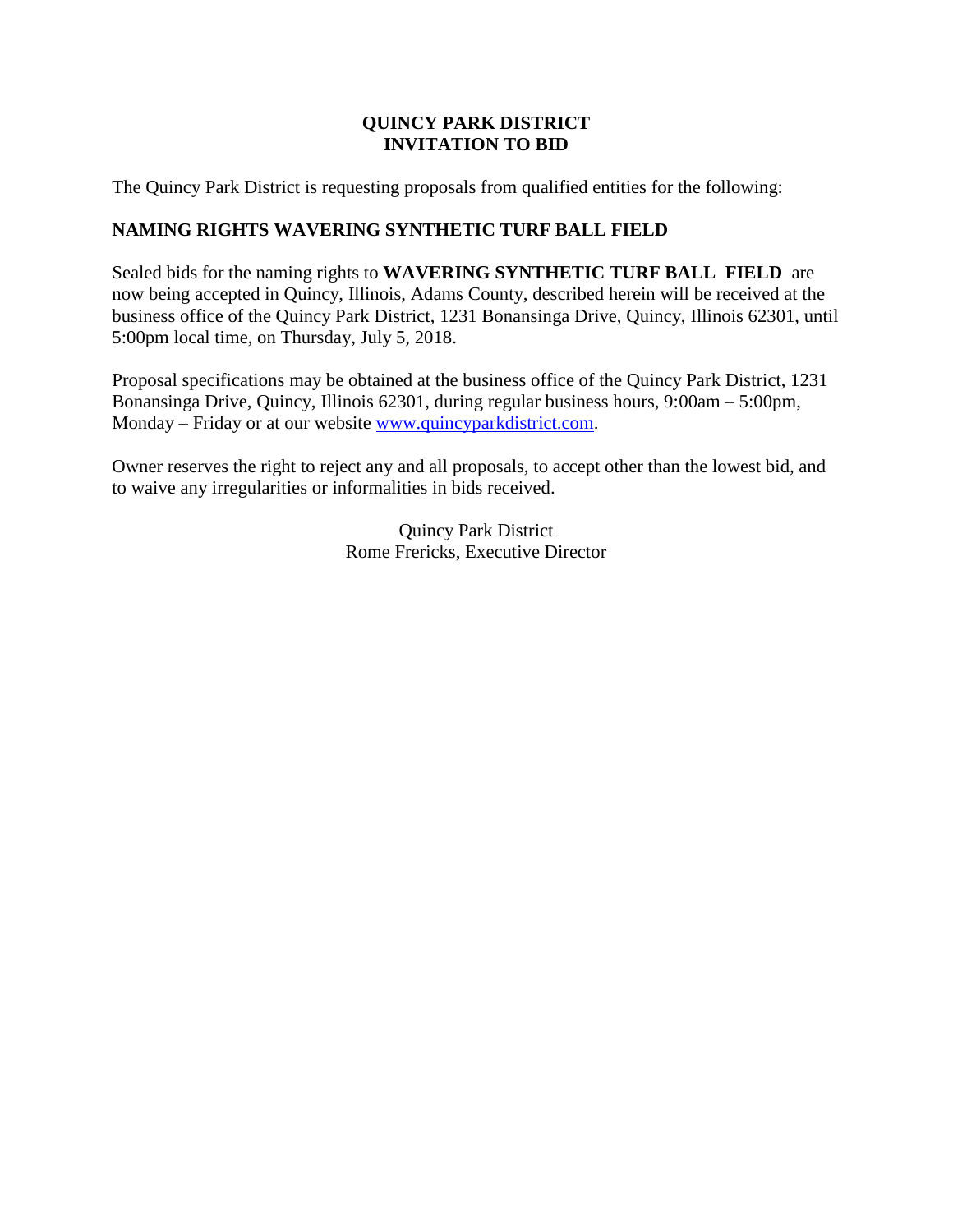## **QUINCY PARK DISTRICT REQUEST FOR PROPOSAL NAMING RIGHTS WAVERING SYNTHETIC TURF BALL FIELD**

- The Quincy Park District is requesting proposals from entities for **NAMING RIGHTS TO WAVERING SYNTHETIC TURF BALLFIELD**. The purpose of this request for proposal is to invite any business, individual and not for profit associations to submit their proposal for naming rights to Wavering Field.
- The Naming Rights sponsorship opportunity will showcase your commitment to youth and the community, creates long term visibility for your organization, and makes a positive impact on the region's recreation opportunities.
- Proposals should include the following:
	- 1. Name, address and contact information of the proponent.
	- 2. Financial offer.
	- 3. Any exclusivity requirements.
	- 4. Marketing initiatives for the facility.
	- 5. Proponents are welcome to include any additional information deemed relevant for consideration.
- Selection will be based on the following:
	- 1. Financial structure of proposal.
	- 2. Business opportunity/exclusivity requirements.
	- 3. Marketing initiatives to support the facility.
	- 4. Financial stability of the entity.
- Respondent must outline the categories to be defined under an exclusive arrangement, if exclusivity is requested in proposal.
- The length of the agreement will be for ten (10) years.
- Information on the usage of the Moorman/Wavering area:

|                           | 2014                           | 2015                          | 2016                           | 2017                  |
|---------------------------|--------------------------------|-------------------------------|--------------------------------|-----------------------|
| <b>Shelters</b><br>people | 212 rentals<br>$13,557$ people | 143 rentals<br>$7,518$ people | 224 rentals<br>$10,338$ people | 304 rentals<br>22,484 |
| Mini Golf<br>rounds       | $13,544$ rounds                | $10,660$ rounds               | $13,552$ rounds                | 10,875                |